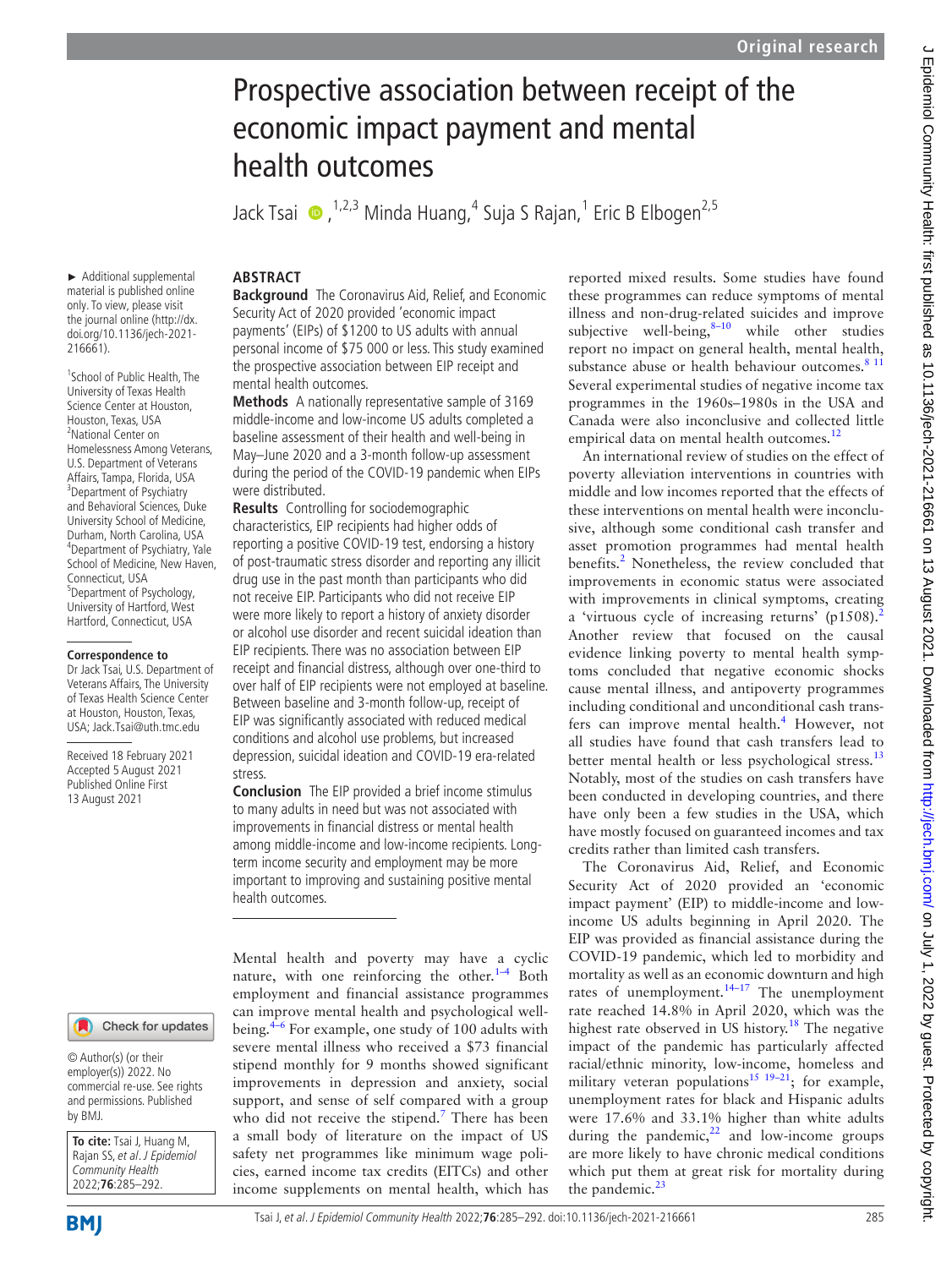<span id="page-1-0"></span>

|                                                        | <b>Received EIP before</b><br>June, n=2612 | Received EIP after June, n=149 | Did not receive EIP, n=408 | <b>Test of difference</b><br>F, X |  |
|--------------------------------------------------------|--------------------------------------------|--------------------------------|----------------------------|-----------------------------------|--|
| <b>Predictors</b>                                      | n (weighted %)/mean (SD)                   | n (weighted %)/mean (SD)       | n (weighted %)/mean (SD)   |                                   |  |
| Aget                                                   | 54.10 (16.64)                              | 63.21 (23.77)                  | 51.66 (21.20)              | $F(2,5776)=51.14***$              |  |
| Gender‡                                                |                                            | $\chi$ (2)=6.49*               |                            |                                   |  |
|                                                        |                                            |                                |                            |                                   |  |
| Male<br>Not male                                       | 964 (37.8)<br>1648 (62.2)                  | 78 (33.9)                      | 182 (33.4)                 |                                   |  |
|                                                        |                                            | 71 (66.1)                      | 226 (66.6)                 |                                   |  |
| Race/ethnicity‡                                        | $\chi(8)=32.66***$                         |                                |                            |                                   |  |
| Non-Hispanic white                                     | 1941 (74.6)                                | 91 (74.9)                      | 245 (66.3)                 |                                   |  |
| Non-Hispanic black                                     | 221 (6.9)                                  | 18(4.7)                        | 58 (9.5)                   |                                   |  |
| Hispanic                                               | 199 (8.8)                                  | 21(11.4)                       | 56 (13.7)                  |                                   |  |
| Asian/Pacific Islander                                 | 186(3.3)                                   | 14(2.6)                        | 38(4.1)                    |                                   |  |
| Other                                                  | 65(6.4)                                    | 5(6.4)                         | 11(6.4)                    |                                   |  |
| Education‡                                             |                                            |                                |                            | $\chi$ (4)=221.42***              |  |
|                                                        |                                            |                                |                            |                                   |  |
| Some college or below                                  | 778 (35.4)                                 | 37 (14.3)                      | 132 (23.8)                 |                                   |  |
| Associate's/bachelor's<br>degree                       | 1335 (48.0)                                | 89 (73.4)                      | 219 (42.0)                 |                                   |  |
| Advanced degree                                        | 499 (16.6)                                 | 23(12.3)                       | 57 (34.3)                  |                                   |  |
| Student status‡                                        |                                            |                                |                            | $\chi$ (4)=47.75***               |  |
|                                                        |                                            |                                |                            |                                   |  |
| Not a student                                          | 2273 (92.0)                                | 128 (92.4)                     | 301 (84.5)                 |                                   |  |
| Part-time                                              | 132(3.5)                                   | 9(2.9)                         | 34(5.1)                    |                                   |  |
| Full-time                                              | 207(4.5)                                   | 12(4.7)                        | 73 (10.3)                  |                                   |  |
| Marital status‡                                        |                                            |                                |                            | $\chi$ (4)=121.20***              |  |
| Single                                                 | 770 (21.9)                                 | 55 (22.6)                      | 223 (35.4)                 |                                   |  |
| D/S/W                                                  | 373 (28.6)                                 | 10 (46.6)                      | 27(26.4)                   |                                   |  |
| Married/LWP                                            | 1469 (49.5)                                | 84 (30.8)                      | 158 (38.2)                 |                                   |  |
| Minors in household‡                                   |                                            |                                |                            | $\chi$ (2)=2.70                   |  |
| No                                                     | 1639 (73.9)                                | 77 (75.7)                      | 278 (76.7)                 |                                   |  |
| Yes                                                    | 973 (26.1)                                 | 72 (24.3)                      | 130 (23.3)                 |                                   |  |
| Work status‡                                           |                                            |                                |                            | $\chi$ (4)=78.69***               |  |
|                                                        |                                            |                                |                            |                                   |  |
| Half/full-time<br>Self-employed                        | 1685 (48.8)<br>255 (13.3)                  | 103 (33.3)<br>18 (7.9)         | 230 (44.6)<br>43 (8.3)     |                                   |  |
|                                                        |                                            |                                |                            |                                   |  |
| Not working                                            | 672 (37.9)                                 | 28 (58.8)                      | 135(47.1)                  |                                   |  |
| Personal incomet                                       | 35 891.06 (20 261.14)                      | 39 782.37 (20 279.55)          | 32 927.09 (22 028.10)      | $F(2,5776)=13.26***$              |  |
| State of residence‡                                    |                                            |                                |                            | $\chi$ (6)=200.23***              |  |
| Northeast                                              | 495 (17.9)                                 | 31(9.3)                        | 81(12.7)                   |                                   |  |
| Midwest                                                | 563 (23.9)                                 | 26(10.2)                       | 66 (14.1)                  |                                   |  |
| South                                                  | 1023 (39.0)                                | 61(62.1)                       | 167 (36.7)                 |                                   |  |
| West                                                   | 531 (19.3)                                 | 31 (18.4)                      | 94 (36.4)                  |                                   |  |
| Veteran status‡                                        | 174 (12.9)                                 | 9(4.4)                         | 15(4.5)                    | $\chi$ (2)=59.39***               |  |
| <b>Medical Outcomes</b><br>StudySocial Support Surveyt | 21.34 (6.70)                               | 20.59 (6.01)                   | 21.12 (6.75)               | $F(2,5776)=2.25$                  |  |
| Financial distress score‡                              | 0.25(0.82)                                 | 0.30(0.90)                     | 0.29(0.81)                 | $F(2,3150)=0.67$                  |  |
|                                                        |                                            |                                |                            |                                   |  |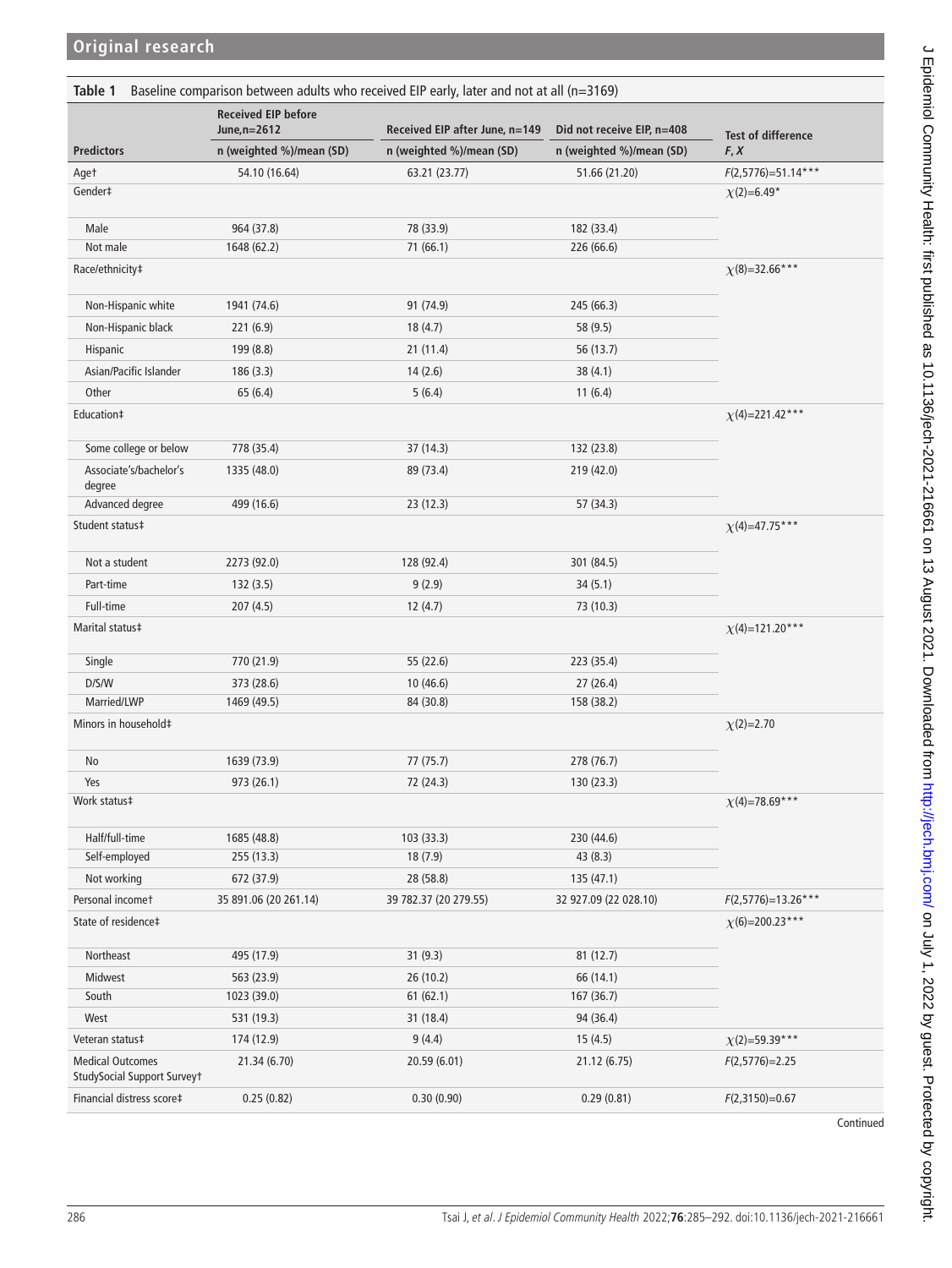#### **Predictors Received EIP before June,n=2612 Received EIP after June, n=149 Did not receive EIP, n=408 Test of difference n (weighted %)/mean (SD) n (weighted %)/mean (SD) n (weighted %)/mean (SD) F, X** COVID-19 status ‡  $\chi(4)=9.87^*$ Untested 1999 (78.6) 94 (84.8) 301 (80.1) Positive 6 (0.6) 41 (1.2) 3 (0.6) 3 (0.6) 5 (0.6) Negative 572 (20.2) 52 (14.6) 52 (14.6) 52 (14.6) 52 (19.3) Number of medical conditions† 2.12 (1.98) 2.69 (1.89) 1.91 (2.01) *F*(2,5776)=17.87\*\*\* History of psychiatric disorders‡ SSD 36 (0.9) 5 (1.8) 5 (1.8) 6 (1.3)  $\chi$ (2)=3.06 PTSD 231 (6.9) 8 (2.3) 30 (5.1) *χ*(2)=13.19\*\* Bipolar disorder 127 (3.5) 10 (3.2) 22 (4.8) *χ*(2)=3.06 Anxiety disorder 783 (22.2) 45 (15.8) 138 (26.8) *χ*(2)=16.43\*\*\* Major depression 391 (11.7) 20 (7.9) 72 (12.7) *χ*(2)=5.43 AUD 121 (3.5) 17 (7.0) 24 (5.8) *χ*(2)=18.02\*\*\* Drug use disorder 67 (1.9) **9** (2.3) 9 (2.3) 13 (2.0) *χ***(2)=0.43** TBI 34 (0.8) 34 (0.8) **2** (0.9) 6 (0.7) 6 (0.7)  $\chi$ (2)=0.07 Positive screen for COVID-19 era-related stress‡ 359 (8.8) 34 (9.9) 34 (9.9) **34 (9.9)** 87 (13.1)  $\chi$  (2)=13.32<sup>\*\*</sup> Positive screen for major depression‡ 741 (22.2) 47 (21.3) 139 (22.7) *χ*(2)=0.26 Positive screen for generalised anxiety disorder‡ 756 (21.3) 52 (18.7) 137 (24.2) *χ*(2)=4.60 Suicidal ideation in the past 2 weeks‡ 42 (14.6) **42** (14.6) **108 (19.0) <b>***χ*(2)=480.13\*\*\* Positive screen for AUD‡ 813 (28.1) 55 (21.1) 151 (27.7) *χ*(2)=7.92\* Any illicit drug use in the past month‡ 372 (13.0) 26 (51.2) 54 (9.5) *χ*(2)=385.36\*\*\*

\*P<0.05, \*\*P<0.01, \*\*\*P<0.001.

**Table 1** Continued

†Continuous variable with weighted mean (and weighted SD) shown.

‡Categorical variable with raw count (weighted percentage) shown.

AUD, alcohol use disorder; D/S/W, divorced/separated/widowed; EIP, economic impact payment; LWP, living with partner; PTSD, post-traumatic stress disorder; SSD, schizophrenia spectrum disorder; TBI, traumatic brain injury.

In response to the pandemic, the federal government provided for US adults with annual taxable personal income up to \$75 000 to be eligible to receive the full EIP amount of \$1200. Adults with annual income above \$75 000 but less than \$99 000 were eligible to receive a prorated EIP amount, which was phased out at a rate of \$5 per \$100 of income above \$75 000. Individuals who filed jointly with a spouse or had dependents were also eligible to receive additional EIP funds. Legal immigrants with social security numbers, including workers on visas and immigrants with temporary protected status, were eligible for EIP. EIP funds were automatically distributed by direct deposit or mailed check to eligible adults. Further eligibility and processes about the EIP have been described by the Internal Revenue Service. $<sup>2</sup>$ </sup> Please note that there have been two additional EIPs provided, but this study's time frame focuses on the first EIP that started in April 2020 (the second EIP was distributed on 29 December 2020). The EIP can be conceptualised as a one-time unconditional cash transfer and presents a unique opportunity to study the effects of cash transfers on mental health and functioning.

In the current study, we aimed to contribute to gaps in the literature and enhance understanding of how cash transfer programmes like the EIP can improve outcomes. We focused on

Tsai J, et al. J Epidemiol Community Health 2022;**76**:285–292. doi:10.1136/jech-2021-216661 287

middle-income and low-income US adults (ie, annual income ≤\$75 000) who were eligible to receive the full individual \$1200 EIP amount. Using a nationally representative sample, we collected data on EIP receipt at two different time points and assessed the association between receipt of EIP and changes in mental health with a 3-month period. We hypothesised that EIP receipt would be associated with improvements in mental health.

### **METHODS**

A national sample of 3169 middle-income and low-income US adults completed a baseline assessment in May–June 2020 and a 3-month follow-up assessment in September–October 2020 as part of a project to track health and social well-being during the COVID-19 pandemic. Eligibility criteria were adults who were at least 22 years old, living in the USA and reported an annual personal gross income of \$75 000 or less. Assessments were self-administered online surveys conducted in English. A total of 9760 individuals initially agreed to participate, but 6607 (67.7%) met the eligibility criteria, fulfilled the validity checks and completed the baseline assessment. This study focused on the 3169 (48% of baseline sample) who completed both baseline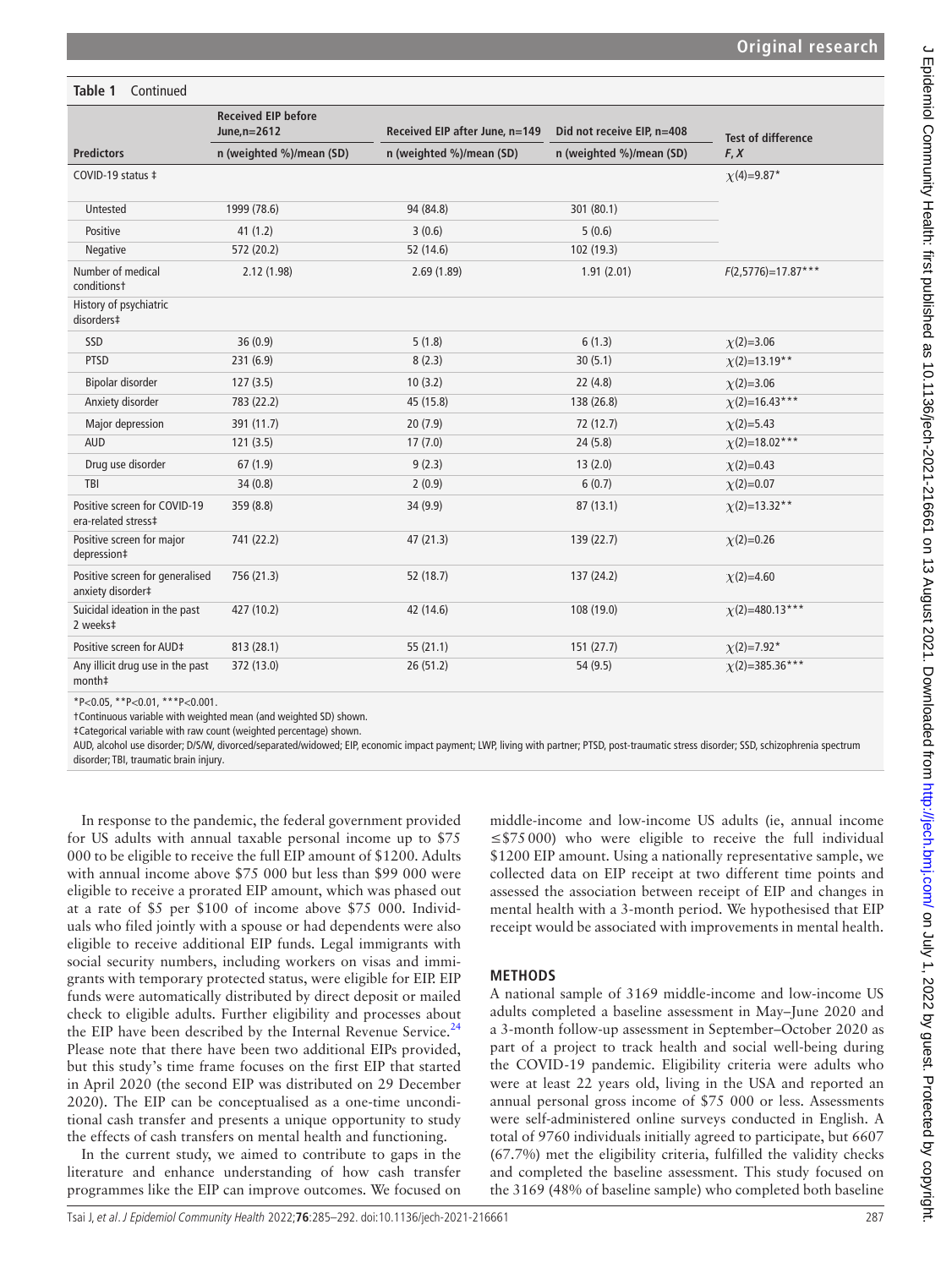<span id="page-3-0"></span>**Table 2** Logistic regression of characteristics associated with any EIP receipt (n=3169)

| <b>Predictors</b>                                           | <b>Received EIP</b><br>Adjusted OR (95% CI) |  |  |  |
|-------------------------------------------------------------|---------------------------------------------|--|--|--|
| Age                                                         | 1.01 (1.00 to 1.01)                         |  |  |  |
| Male                                                        | 1.12 (0.92 to 1.35)                         |  |  |  |
| Race/ethnicity                                              |                                             |  |  |  |
| Non-Hispanic white                                          | Reference                                   |  |  |  |
| Non-Hispanic black                                          | 0.66 (0.49 to 0.93)**                       |  |  |  |
| Hispanic                                                    | 0.57 (0.43 to 0.75) ***                     |  |  |  |
| Asian/Pacific Islander                                      | 1.18 (0.76 to 1.83)                         |  |  |  |
| Other                                                       | 1.09 (0.76 to 1.55)                         |  |  |  |
| Education                                                   |                                             |  |  |  |
| Some college or below                                       | Reference                                   |  |  |  |
| Associate's/bachelor's degree                               | $0.76$ (0.62 to 0.94)*                      |  |  |  |
| Advanced degree                                             | 0.31 (0.24 to 0.39) ***                     |  |  |  |
| Work status                                                 |                                             |  |  |  |
| Half/full-time                                              | Reference                                   |  |  |  |
| Self-employed                                               | 1.12 (0.81 to 1.54)                         |  |  |  |
| Not working                                                 | 0.67 (0.53 to 0.83)***                      |  |  |  |
| <b>Marital status</b>                                       |                                             |  |  |  |
| Single                                                      | Reference                                   |  |  |  |
| D/S/W                                                       | 1.35 (1.04 to 1.76)*                        |  |  |  |
| Married/LWP                                                 | 1.79 (1.45 to 2.20)***                      |  |  |  |
| Personal income                                             | 1.00 $(1.00 \text{ to } 1.00)^*$            |  |  |  |
| State of residence                                          |                                             |  |  |  |
| <b>Northeast</b>                                            | Reference                                   |  |  |  |
| <b>Midwest</b>                                              | 1.14 (0.83 to 1.1.56)                       |  |  |  |
| South                                                       | 0.81 (0.62 to 1.06)                         |  |  |  |
| West                                                        | 0.44 (0.33 to 0.58)***                      |  |  |  |
| Veteran status                                              | 2.53 (1.70 to 3.77)***                      |  |  |  |
| COVID-19 status                                             |                                             |  |  |  |
| Untested                                                    | Reference                                   |  |  |  |
| Positive                                                    | 3.12 (1.09 to 8.95)*                        |  |  |  |
| Negative                                                    | 1.05 (0.85 to 1.32)                         |  |  |  |
| Number of medical conditions                                | 1.03 (0.98 to 1.09)                         |  |  |  |
| <b>History of PTSD</b>                                      | 1.52 (1.03 to 2.24)*                        |  |  |  |
| History of anxiety disorder                                 | 0.74 (0.60 to 0.92)*                        |  |  |  |
| History of alcohol use disorder                             | 0.71 (0.48 to 1.07)                         |  |  |  |
| Positive screen for COVID-19 era-related stress<br>symptoms | 1.08 (0.84 to 1.40)                         |  |  |  |
| Suicidal ideation in the past 2 weeks                       | 0.49 (0.37 to 0.64)***                      |  |  |  |
| Positive screen for AUD                                     | 0.93 (0.77 to 1.14)                         |  |  |  |
| Any illicit drug use in the past month                      | 2.08 (1.56 to 2.78)***                      |  |  |  |
| *P<0.05, **P<0.01, ***P<0.001.                              |                                             |  |  |  |

AUD, alcohol use disorder; D/S/W, divorced/separated/widowed; EIP, economic impact payment; LWP, living with partner; PTSD, post-traumatic stress disorder.

and 3-month follow-up assessments. Compared with participants lost at 3-month follow-up, the retained sample were significantly older, reported higher income, were more likely to be female, white, divorced/separated/widowed, were less likely to have been a veteran, tested positive for COVID-19, or to have current or past mental health problems [\(online supplemental file](https://dx.doi.org/10.1136/jech-2021-216661)  [1](https://dx.doi.org/10.1136/jech-2021-216661)).

Participants were recruited and compensated through Amazon Mechanical Turk (MTurk), an online labour market with over 500 000 participants across 200 countries that has become a popular method for conducting surveys and online interventions. To ensure data quality, only participants who had completed ≥50 approved previous human intelligence tasks (HITs) and had an HIT approval rating  $\geq 50\%$  were invited. HITs include various tasks, from conducting data validation and research to subjective tasks like survey participation and content moderation. Cross-sample investigations have demonstrated that survey data obtained from MTurk have the same level of quality or higher than that collected from traditional subject pools such as community samples, college students and professional panels, especially when eligibility requirements and validity checks are implemented. $^{25}$  $^{25}$  $^{25}$  Further details about MTurk are available from Amazon.<sup>[26](#page-6-14)</sup>

To maximise generalisability of our findings, we used statistical raking procedures to create sample weights for each participant based on how each participants' age (male, female, other), race (white, black, Native American/Alaskan Native, Asian/ Pacific Islander, other), ethnicity (Hispanic or non-Hispanic) and geographical region (Northeast, Midwest, South and West) compared with the most recent data available from the US Census Bureau (ie, 2018 American Community Survey) for adults matching the study inclusion criteria ( $\geq$ 22 years old and ≤\$75 000 personal annual income). These poststratification weights were applied to the full sample across time periods.

### **Measures**

At baseline, sociodemographic information was assessed using a sociodemographic questionnaire. Participants were asked about veteran status and homeless history since they represent vulnerable populations. Veteran status was defined as 'ever served on active duty in the U.S. military', and history of homelessness was defined as 'ever did not have a stable night-time residence (such as staying on streets, in shelters, cars, etc.)'.

### Economic impact payments

Receipt of EIP was assessed at baseline and at 3-month follow-up. At baseline, participants were asked: 'Have you heard of the coronavirus stimulus checks (also called 'economic impact payments')? These are checks up to \$1200 per individual that the government is sending to individuals in response to the coronavirus and city shutdown'. Participants were provided with three response options: 'Yes, I've heard of it and have received mine', 'Yes, I've heard of it but have not received mine' and 'No, I've never heard of it'.

At 3-month follow-up, participants were asked: 'In the past 3 months, did you receive a stimulus check from the government?' with the following response options: 'Yes', 'Yes, in the mail', 'Yes, by direct deposit', 'Yes, by another method' and 'No'. The follow-up question was different from the baseline question since the EIP had already been described and 'stimulus check' was a common term used to describe the EIP at that time.

#### Health status

At baseline and 3-month follow-up, a number of self-report health measures were administered. COVID-19 testing and infection status were assessed by asking participants whether they have been tested for COVID-19 and what the outcome was (ie, positive, negative, not tested).

Psychiatric history was assessed by asking participants whether they have ever been diagnosed with any of nine psychiatric or substance use disorders.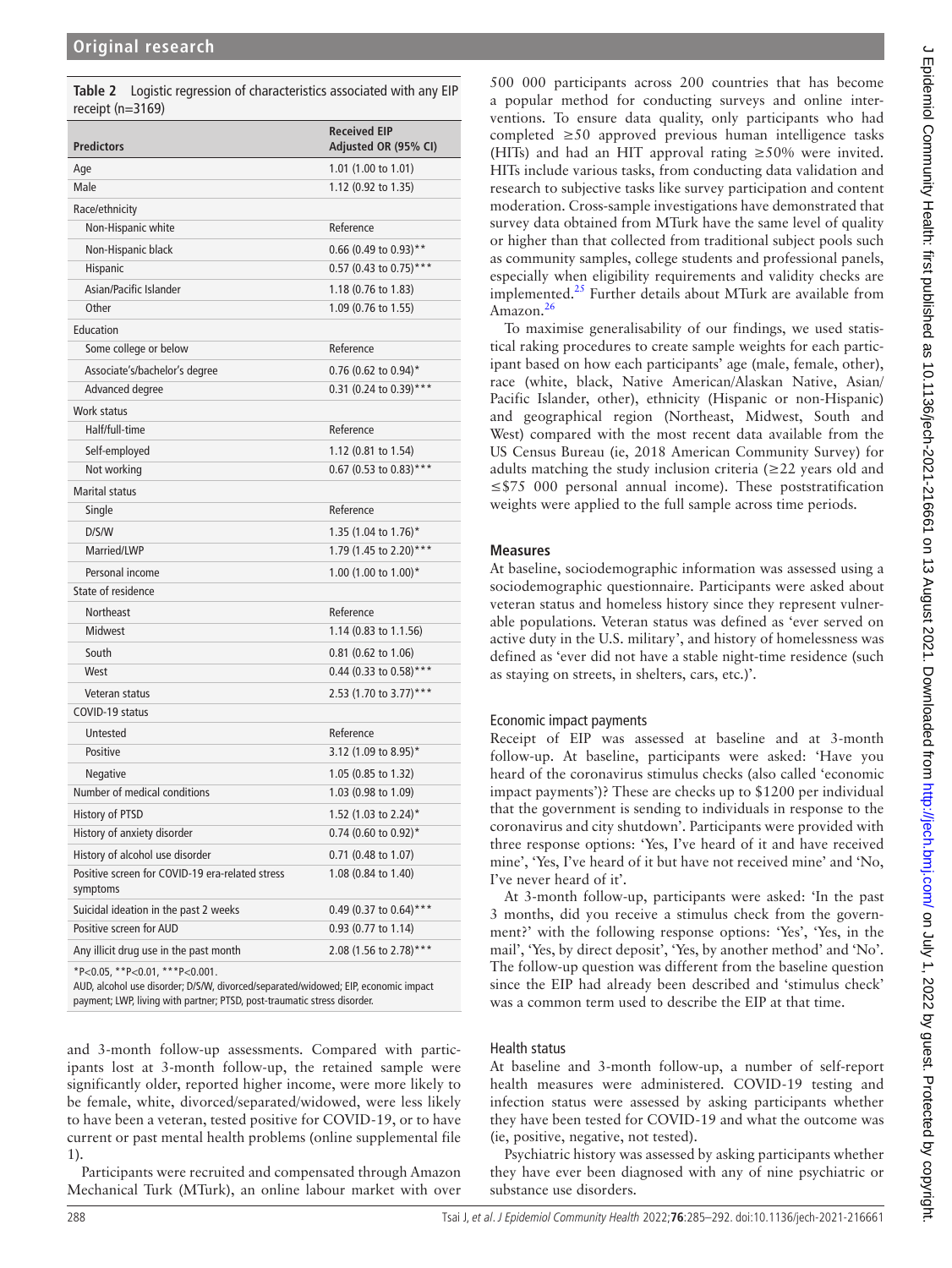J Epidemiol Community Health: first published as 10.1136/jech-2021-216661 on 13 August 2021. Downloaded from http://jech.bmj.com/ on July 1, 2022 by guest. Protected by copyright. J Epidemiol Community Health: first published as 10.1136/jech-2021-216661 on 13 August 2021-216661 on 13 August published as 10.1136/jech-2021. Published as 10.1136/jech-2021. Downloaded from http://jech. Downloaded from h

Physical health status was assessed by asking participants whether they have ever been diagnosed with any of 22 different medical conditions (eg, cancer, heart disease, arthritis) and the total number of medical conditions was summed. $27$  Current mental health and substance use were assessed with the Patient Health Questionnaire-2 (PHQ-2),<sup>28</sup> the Generalized Anxiety Disorder-2 (GAD-2) $^{29}$  and the Alcohol Use Disorders Identification Test-Consumption (AUDIT-C). $30$  Recent suicidal ideation was assessed with an item from the Mini-International Neuropsychiatric Interview, $31$  which asked participants whether they considered 'hurting yourself, felt suicidal, or wish that you were dead' over the last 2 weeks. Responses were dichotomised into 'Not at all' versus 'Several days/More than half the days/Nearly every day'. COVID-19 era-related stress was assessed with the Posttraumatic Stress Disorder Checklist for the Diagnostic and Statistical Manual for Mental Disorders, Fifth Edition (PCL-5),  $32$  asking participants to refer to 'your experience with COVID-19 and the current situation' as an index stressor event. A positive screen for COVID-19 erarelated stress was determined by PCL-5 responses that met the diagnostic criteria for post-traumatic stress disorder (PTSD).<sup>[33](#page-7-4)</sup> Participants were also asked whether they used any illicit drugs in the past month. For this study, Cronbach's  $\alpha$ =0.83 for the PHQ-2,  $\alpha$ =0.84 for the GAD-2,  $\alpha$ =0.74 for AUDIT-C and  $\alpha$ =0.98 for the PCL-5.

### Psychosocial status

Social support was assessed with the Medical Outcomes Study Social Support Survey-Short Form,<sup>[34](#page-7-5)</sup> which consists of six items that are summed for a total global score of functional social support.

A financial distress score was calculated by asking participants 'in the past month, did you run out of money to pay for any of the following?' and included response categories for rent/mortgage, utilities, food, transportation, clothing and medical care. The total number of categories endorsed was calculated for a total score.

## **Data analysis**

First, participants were divided into three groups: those who reported receiving the EIP at baseline (May–June 2020), those who reported receiving the EIP at 3-month follow-up (September–October 2020) and those who did not receive the EIP at either time period. Second, analyses of variance and  $\chi^2$ tests were used for bivariate comparisons between groups on baseline sociodemographic, clinical and psychosocial characteristics. Third, to understand factors related to any receipt of EIP, a logistic regression was conducted among participants who did and did not receive EIP to identify baseline characteristics associated with any EIP receipt. An additional logistic regression analysis was conducted to compare baseline characteristics between early and later EIP recipients. Fourth, to examine the effect of EIP on clinical outcomes, a regression analysis was conducted using the panel data feature of the survey data with participants who did not receive EIP at baseline included in the first panel and participants who received the EIP at or before the 3-month survey included in the second panel. Based on the Breusch and Pagan Lagrange multiplier test and Hausman test, fixed effect regression was used to estimate the impact of the change in receipt of stimulus check on clinical outcomes. Details about this fixed effect analysis and the temporality of the variables included are outlined in [online supplemental file 2](https://dx.doi.org/10.1136/jech-2021-216661).

# **RESULTS**

[Table](#page-1-0) 1 shows the baseline characteristics of the three groups: participants who received the EIP at baseline (early EIP recipients), participants who received the EIP at 3-month follow-up (later EIP recipients) and participants who did not receive the EIP at other time periods (non-EIP recipients). Among those who received the EIP at all  $(n=2761)$ , only 5.4% report receiving the EIP later. Compared with other groups, later EIP recipients were older, reported higher personal income, reported a greater number of medical conditions, and were more likely to be white, divorced/separated/widowed, not working, located in the South, have history of alcohol use disorder, and to report recent illicit drug use. At the same time, early EIP recipients were more likely to be male, veterans, to test positive for COVID-19, have history of PTSD and to screen positive for current alcohol use disorder. Participants who did not receive EIP were more likely to be students, have an advanced degree, have history of anxiety disorder, and to screen positive for COVID-19 erarelated stress and recent suicidal ideation. Notably, there was a high proportion of participants who were not working across all three groups: over one-third of early EIP recipients, over half of later EIP recipients and nearly half of adults who did not receive EIP at all were not working.

As shown in [table](#page-3-0) 2, a logistic regression that compared those who did and did not receive EIP at all found that EIP recipients were more likely to have tested positive for COVID-19, had a history of PTSD, reported any illicit drug use in the past month, and to be white, a veteran, with no college degree, working, married/living with partner, living in the Northeast, and to have reported a higher personal income. Participants who reported a history of anxiety disorder or who reported suicidal ideation in the past 2 weeks were less likely to have received EIP.

A supplementary analysis found that among all EIP recipients, later EIP recipients were significantly less likely to be unmarried/uncoupled ( $OR=0.58$ ) and more likely to be older (OR=1.02), male (OR=1.41), have an associate's/bachelor's degree ( $OR = 2.35$ ), not working ( $OR = 1.46$ ), higher income,  $(OR=1.00)$ , living in the South  $(OR=2.04)$ , had a history of alcohol use disorder (OR=1.93), and to screen positive for recent suicidal ideation (OR=1.69) and recent illicit drug use (OR=5.68) than early EIP recipients ([online supplemental file](https://dx.doi.org/10.1136/jech-2021-216661) [3\)](https://dx.doi.org/10.1136/jech-2021-216661).

[Table](#page-5-0) 3 shows changes in mental health measures between participants who received the EIP later and participants who did not receive the EIP at all. The fixed effect analyses showed that EIP receipt was significantly associated with reduced number of medical conditions (marginal effect=−0.35) and alcohol use problems (marginal effect=−0.46), but increased depression (marginal effect=0.26), suicidal ideation (OR=6.83) and COVID-19 era-related stress (marginal effect=2.20). There was no significant association between EIP receipt and change in financial distress, generalised anxiety or recent illicit drug use between baseline and 3-month follow-up.

# **DISCUSSION**

In a nationally representative sample of middle-income and lowincome US adults, our findings suggest that many adults of low socioeconomic status with health vulnerabilities received EIP. Specifically, adults with no college degree, those who tested positive for COVID-19, and those with a history of PTSD or recent illicit drug use were more likely to have received EIP. However, we did find disparities in EIP receipt among those with certain mental health problems, such as those with a history of anxiety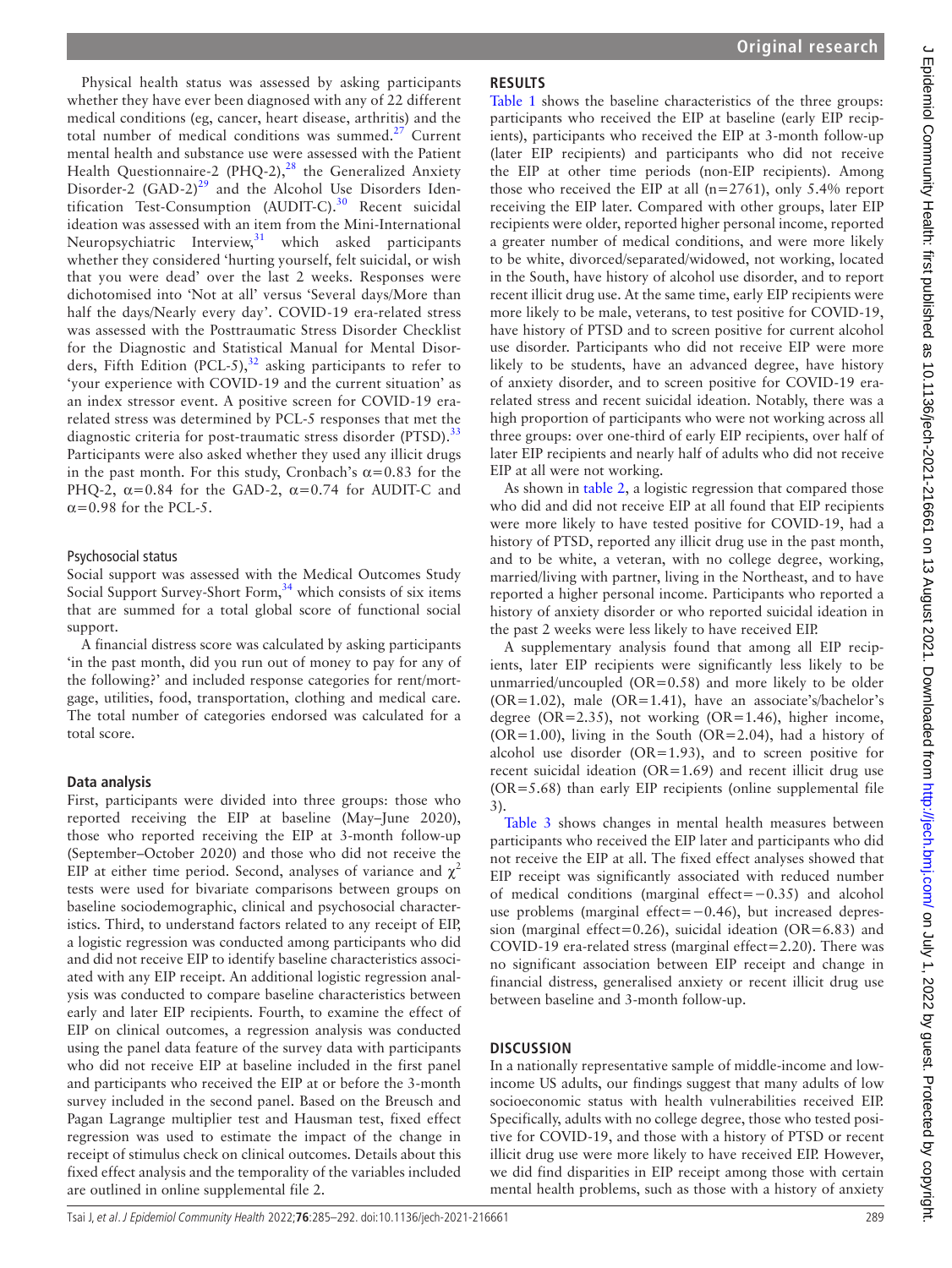#### <span id="page-5-0"></span>**Table 3** Changes in health status between adults who did and did not receive EIP at 3-month follow-up

|                                           | Received EIP by follow-up, n=149 |                   | Did not receive EIP, n=408 |                   | Panel data: fixed effect regressiont,         |  |
|-------------------------------------------|----------------------------------|-------------------|----------------------------|-------------------|-----------------------------------------------|--|
| <b>Health status</b>                      | <b>Baseline</b>                  | 3-month follow-up | <b>Baseline</b>            | 3-month follow-up | $n = 552$                                     |  |
| Financial distress score                  | 0.30(0.90)                       | 0.41(1.01)        | 0.29(0.81)                 | 0.33(0.91)        | $0.05\pm(-0.11 \text{ to } 0.21)$             |  |
| Number of medical conditions              | 2.69(1.69)                       | 2.27(1.65)        | 1.91 (1.90)                | 1.83(1.54)        | $-0.35$ <sup>*</sup> ‡ (-0.54 to -0.16)       |  |
| PCL-5 scores                              | 15.65(21.13)                     | 16.84 (21.18)     | 16.78 (18.78)              | 15.05 (18.40)     | $2.20* \ddagger (0.22 \text{ to } 4.17)$      |  |
| PHQ-2 scores                              | 1.22(1.83)                       | 1.39 (1.88)       | 1.46 (1.86)                | 1.30 (1.86)       | $0.26$ <sup>*</sup> ‡ $(0.04$ to 0.48)        |  |
| GAD-2 scores                              | 1.11(1.81)                       | 1.15(1.91)        | 1.51 (1.82)                | 1.34(1.77)        | $0.17\neq (-0.05 \text{ to } 0.38)$           |  |
| <b>AUDIT-C scores</b>                     | 2.19(2.40)                       | 3.79(2.17)        | 1.93 (2.38)                | 4.06(1.95)        | $-0.46$ <sup>*</sup> ‡ ( $-0.91$ to $-0.00$ ) |  |
| Any illicit drug use in the past month    | 26(51.2)                         | 32 (13.0)         | 54 (9.5)                   | 33(6.4)           | 2.22§ (0.37 to 13.47)                         |  |
| Any suicidal ideation in the past 2 weeks | 42 (14.6)                        | 57 (18.7)         | 108 (18.9)                 | 97(16.1)          | $6.83*$ § (1.89 to 24.71)                     |  |

Health status was measured after EIP receipt and other covariates included in the analysis (age, marital status, number of minors at home, employment status, income, veteran status, social support score, COVID-19 positive screen, psychiatric history and survey wave) occurred before or concurrently with measurement of health status.  $*P<0.05$ 

†All fixed effect regressions were adjusted for age, marital status, number of minors at home, employment status, income, veteran status, MOS social support score, COVID-19 positive screen, psychiatric history and survey wave.

‡Regression coefficients from fixed effects linear regression with 95% CI.

§OR from fixed effect logistic regression with 95% CI.

AUDIT-C, Alcohol Use Disorders Identification Test-Consumption; EIP, economic impact payment; GAD-2, Generalized Anxiety Disorder-2; MOS, Medical Outcomes Study; PCL-5, Posttraumatic Stress Disorder Checklist for the Diagnostic and Statistical Manual for Mental Disorders, Fifth Edition; PHQ-2, Patient Health Questionnaire-2.

disorder, alcohol disorder or recent suicidal ideation, who were less likely to have received EIP. It may be that adults with certain mental health or substance abuse problems experience particular administrative difficulties accessing or completing procedures to receive their EIP, which could involve various tasks (eg, tax filing, obtaining social security number, accessing bank for direct deposit, sorting through personal mail). While the EIP was mostly an automatic payment that was provided, it may be like other forms of government benefits such as Supplemental Security Income that may be challenging to navigate and access for adults with psychiatric disorders and accompanying cognitive impairments. $35 \frac{36}{10}$  Our findings suggest mental health problems can exacerbate poverty since it may hinder one's ability to access income support, as some international studies have found.<sup>[4](#page-6-1)</sup>

We found that receipt of EIP was associated with subsequent decreased medical conditions and alcohol use problems, which was encouraging. However, contrary to our hypothesis, receipt of EIP was not associated with subsequent improved mental health and in fact was associated with slight increases in depression, suicidal ideation and COVID-19 era-related stress. Thus, those who received EIP had poorer mental health before receiving EIP and this poorer mental health continued even after EIP receipt. This finding stands in contrast to some previous studies that have found mental health improvements after provision of income support. However, many of these previous studies were not based on a one-time stimulus but a regular stipend over a period of time<sup>7</sup> or a guaranteed minimum income.<sup>12</sup> Also many previous studies were conducted in middle-income and low-income countries outside of the USA, $^{24}$  where the impact of income-based interventions may have more tangible effects on mental health and quality of life.

Our finding that EIP was not associated with improved mental health is in line with previous studies that found no reductions in mental health symptoms after cash transfers $^{13}$  and provision of EITCs.<sup>[8 11](#page-6-3)</sup> It may be that the EIP only provides a brief stimulus but does not have enduring mental health benefits. Two recent studies using data from the Household Pulse Survey found that receipt of unemployment insurance and other support programmes that may have provided longerterm income support during the COVID-19 pandemic were associated with better mental health and fewer unmet social

needs.[37 38](#page-7-7) There was also a high proportion of EIP recipients who were unemployed, and another possible explanation is that it is not only income per se, but employment that is important to mental health. In our sample of early EIP recipients, 38% were not working, and among later EIP recipients 59% were not working. It is important to recognise that the pandemic was a unique situation given the risk of COVID-19 exposure, the closing of many businesses and the public health measures taken. Many adults who were unemployed may have otherwise been employed if not for the pandemic and some may have chosen to be unemployed to avoid exposure risks. Many studies have pointed to the detrimental effects of unemployment on anxiety, depression, psychological distress and suicide.<sup>39-41</sup> The literature on supported employment has also demonstrated through rigorous trials that employment can improve mental health. $4142$ We are not suggesting there should have been greater efforts to obtain or maintain employment at the risk of health during the pandemic, but rather our findings suggest it may not only be short-term income support but also employment that has downstream effects on mental health. Taken together, our findings

### **What is already known on this subject**

- ⇒ Mental health can have causal effects on income security and some cash transfer programmes have been found to improve mental health.
- $\Rightarrow$  There has been inadequate examination of one-time unconditional cash transfers like the economic impact payment offered during the COVID-19 pandemic.

### **What this study adds**

 $\Rightarrow$  This study found that the economic impact payment was associated with improved physical health and alcohol use, but declining mental health suggesting one-time cash transfers during a catastrophic event do not ensure sustained positive mental health outcomes.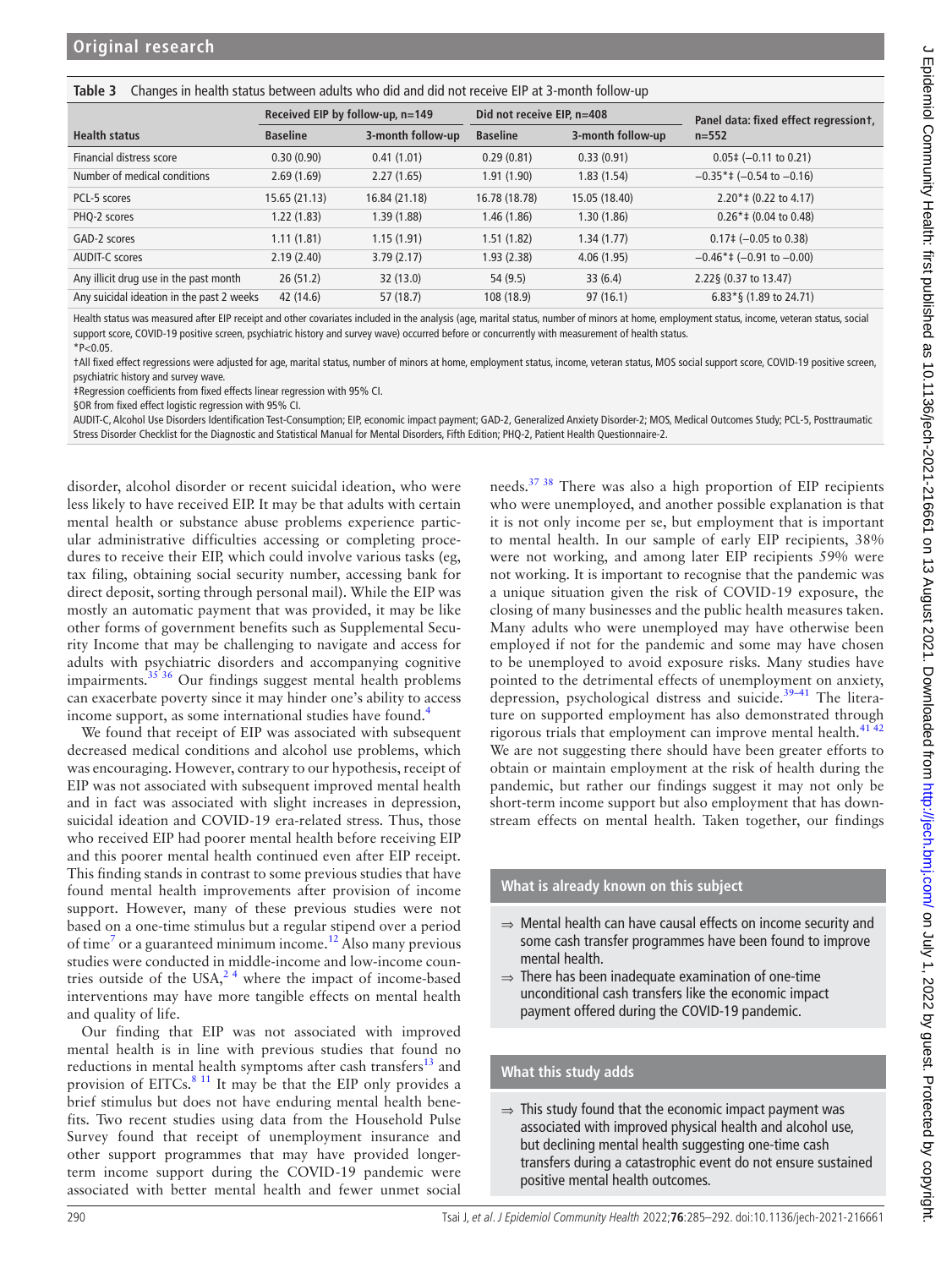amidst the COVID-19 pandemic: a systematic review and meta-analysis. Psychiatry [Res](http://dx.doi.org/10.1016/j.psychres.2020.113382) 2020;293:113382. 17 Salari N, Hosseinian-Far A, Jalali R, et al. Prevalence of stress, anxiety, depression among the general population during the COVID-19 pandemic: a systematic review and meta-analysis. [Global Health](http://dx.doi.org/10.1186/s12992-020-00589-w) 2020;16:1-11.

adaptation or otherwise.

**ORCID iD**

**REFERENCES**

2013;38:147–57.

notices and trade marks are retained.

[Soc Sci Med](http://dx.doi.org/10.1016/j.socscimed.2014.12.025) 2015;128:43–51.

[Health](http://dx.doi.org/10.1007/s10488-012-0444-6) 2014;41:69–73.

[Health J](http://dx.doi.org/10.1007/s10597-015-9950-9) 2016;52:842–50.

[Psychol](http://dx.doi.org/10.1037/a0037422) 2014;69:773–81.

[Med](http://dx.doi.org/10.1016/j.socscimed.2020.113274) 2021;276:113274.

despair? [J Health Econ](http://dx.doi.org/10.1016/j.jhealeco.2020.102372) 2020;74:102372.

and happiness. [J Econ Behav Organ](http://dx.doi.org/10.1016/j.jebo.2015.11.004) 2016;126:18-38.

populations. [Lancet Public Health](http://dx.doi.org/10.1016/S2468-2667(20)30053-0) 2020;5:e186–7.

and mechanisms. [Science](http://dx.doi.org/10.1126/science.aay0214) 2020;370:eaay0214.

Jack Tsai <http://orcid.org/0000-0002-0329-648X>

- <span id="page-6-16"></span><span id="page-6-15"></span><span id="page-6-14"></span><span id="page-6-13"></span><span id="page-6-12"></span><span id="page-6-11"></span><span id="page-6-10"></span><span id="page-6-8"></span>18 Falk G, Romero PD, Carter JA. Unemployment rates during the COVID-19. Washington, DC: Congressional Research Service, 2021.
	- 19 Mahajan UV, Larkins-Pettigrew M. Racial demographics and COVID-19 confirmed cases and deaths: a correlational analysis of 2886 us counties. [J Public Health](http://dx.doi.org/10.1093/pubmed/fdaa070) 2020;42:445–7.
	- 20 Jay J, Bor J, Nsoesie EO, et al. Neighbourhood income and physical distancing during the COVID-19 pandemic in the United States. [Nat Hum Behav](http://dx.doi.org/10.1038/s41562-020-00998-2) 2020;4:1294-302.
	- 21 Tsai J, Huang M, Elbogen E. Mental health and psychosocial characteristics associated with COVID-19 among US adults. [Psychiatr Serv](http://dx.doi.org/10.1176/appi.ps.202000540) 2021;72:444-7.
	- 22 US Bureau of Labor Statistics. Unemployment rate rises to record high 14.7 percent in April 2020. US Bureau of Labor Statistics, 2020.
	- 23 Lopez L, Hart LH, Katz MH. Racial and ethnic health disparities related to COVID-19. [JAMA](http://dx.doi.org/10.1001/jama.2020.26443) 2021;325:719–20.
	- 24 Internal Revenue Service. Economic impact payments. Washington, DC: US Department of the Treasury, 2020.
	- 25 Kees J, Berry C, Burton S, et al. An analysis of data quality: professional panels, student subject pools, and Amazon's mechanical turk. [J Advert](http://dx.doi.org/10.1080/00913367.2016.1269304) 2017;46:141-55.
	- 26 Amazon Mechanical Turk. (n.d.). Amazon Mechanical Turk. Available: [https://www.](https://www.mturk.com/) [mturk.com/](https://www.mturk.com/) [Accessed 26 Jun 2021].
	- 27 Thomas MM, Harpaz-Rotem I, Tsai J, et al. Mental and physical health conditions in US combat veterans: results from the National health and resilience in veterans study. [Prim Care Companion CNS Disord](http://dx.doi.org/10.4088/PCC.17m02118) 2017;19:17m02118.
	- 28 Kroenke K, Spitzer RL, Williams JBW. The patient health Questionnaire-2: validity of a two-item depression screener. [Med Care](http://dx.doi.org/10.1097/01.MLR.0000093487.78664.3C) 2003;41:1284–92.

suggest more long-term income security and stable employment may be needed to improve and sustain positive mental health outcomes among middle-income and low-income US adults.

There were several study limitations to note. We only had data at 3-month follow-up and any changes beyond that time period are currently unknown. Our analysis examining EIPassociated changes in mental health only included later EIP recipients and those who completed 3-month follow-up, who might be unique from other EIP recipients, so the generalisability of our results may be limited. Moreover, our study was conducted during the COVID-19 pandemic, which was a historic event that had incredibly wide-ranging economic impacts, and it is unknown whether our results generalise to other contexts. Our data on EIP were based on self-report and our findings need to be replicated with more objective data. We did not include adults with annual income above \$75 000 who received prorated EIP amounts and we treated participants as individuals rather than households. Since the study was only conducted in English, potential participants who were not English speakers/readers may have been excluded, which is an important study limitation given the large proportion of Spanish-speaking adults in the USA. Individuals who were eligible to receive different EIP amounts and examination of household effects that included dependents may provide further insight and lend themselves to examine any dose–response effects. The study relied on survey-based data collection over a short period of 3 months and certain covariates were collected at the same time as outcome variables, so temporal precedence of the covariates and mediation are difficult to establish. These limitations were counterbalanced by the strengths of the study, including a nationally representative sample with data at two time points, inclusion of important sociodemographic and clinical variables, and results that provide timely information during the COVID-19 pandemic. Although some of the findings were unexpected and did not support the hypothesis, they contribute nonetheless to the literature on unconditional cash transfers. Further research is needed on the long-term effects of EIPs, ways to build on their benefits and how to help sustain financial independence and mental health in vulnerable populations.

**Contributors** JT conceptualised the study and wrote the manuscript. MH helped collect and analyse the data. SSR helped analyse the data and write the manuscript. EBE helped write the manuscript.

**Funding** This study was supported by internal funds from the School of Public Health at the University of Texas Health Science Center at Houston.

**Competing interests** None declared.

**Patient consent for publication** Not required.

**Ethics approval** All study procedures conformed to the principles embodied in the Declaration of Helsinki and were approved by the institutional review board at the University of Texas Health Science Center at Houston (Project #HSC-SPH-20-0324).

**Provenance and peer review** Not commissioned; externally peer reviewed.

**Data availability statement** Data are available upon reasonable request. Approval be the first author and appropriate institutional review boards will be needed.

**Supplemental material** This content has been supplied by the author(s). It has not been vetted by BMJ Publishing Group Limited (BMJ) and may not have been peer-reviewed. Any opinions or recommendations discussed are solely those of the author(s) and are not endorsed by BMJ. BMJ disclaims all liability and responsibility arising from any reliance placed on the content. Where the content includes any translated material, BMJ does not warrant the accuracy and reliability of the translations (including but not limited to local regulations, clinical guidelines, terminology, drug names and drug dosages), and

This article is made freely available for use in accordance with BMJ's website terms and conditions for the duration of the covid-19 pandemic or until otherwise determined by BMJ. You may use, download and print the article for any lawful, non-commercial purpose (including text and data mining) provided that all copyright

<span id="page-6-0"></span>1 Anakwenze U, Zuberi D. Mental health and poverty in the inner city. [Health Soc Work](http://dx.doi.org/10.1093/hsw/hlt013)

<span id="page-6-5"></span>2 Lund C, De Silva M, Plagerson S, et al. Poverty and mental disorders: breaking the cycle in low-income and middle-income countries. [Lancet](http://dx.doi.org/10.1016/S0140-6736(11)60754-X) 2011;378:1502-14. 3 Drydakis N. The effect of unemployment on self-reported health and mental health in Greece from 2008 to 2013: a longitudinal study before and during the financial crisis.

<span id="page-6-1"></span>4 Ridley M, Rao G, Schilbach F, et al. Poverty, depression, and anxiety: causal evidence

5 Bond GR, Drake RE. Making the case for iPS supported employment. Adm Policy Ment

<span id="page-6-2"></span>6 Rosen MI, Rounsaville BJ, Ablondi K, et al. Advisor-teller money manager (ATM) therapy for substance use disorders. [Psychiatr Serv](http://dx.doi.org/10.1176/ps.2010.61.7.707) 2010;61:707-13. 7 Ljungqvist I, Topor A, Forssell H, et al. Money and mental illness: a study of the relationship between poverty and serious psychological problems. Community Ment

<span id="page-6-3"></span>8 Dow WH, Godøy A, Lowenstein C, et al. Can labor market policies reduce deaths of

9 Boyd-Swan C, Herbst CM, Ifcher J, et al. The earned income tax credit, mental health,

10 Snowden LR. Poverty, safety net programs, and African Americans' mental health. Am

11 Collin DF, Shields-Zeeman LS, Batra A, et al. The effects of state earned income tax credits on mental health and health behaviors: a quasi-experimental study. [Soc Sci](http://dx.doi.org/10.1016/j.socscimed.2020.113274) 

<span id="page-6-6"></span><span id="page-6-4"></span>12 Hum D, Simpson W. Economic response to a guaranteed annual income: experience from Canada and the United States. [J Labor Econ](http://dx.doi.org/10.1086/298335) 1993;11:S263-96. 13 Hjelm L, Handa S, de Hoop J, et al. Poverty and perceived stress: evidence from two

<span id="page-6-9"></span><span id="page-6-7"></span>damage health not just now but also in the future. [Nat Med](http://dx.doi.org/10.1038/s41591-020-0863-y) 2020;26:640-2. 15 Tsai J, Wilson M. COVID-19: a potential public health problem for homeless

16 Krishnamoorthy Y, Nagarajan R, Saya GK, et al. Prevalence of psychological morbidities among general population, healthcare workers and COVID-19 patients